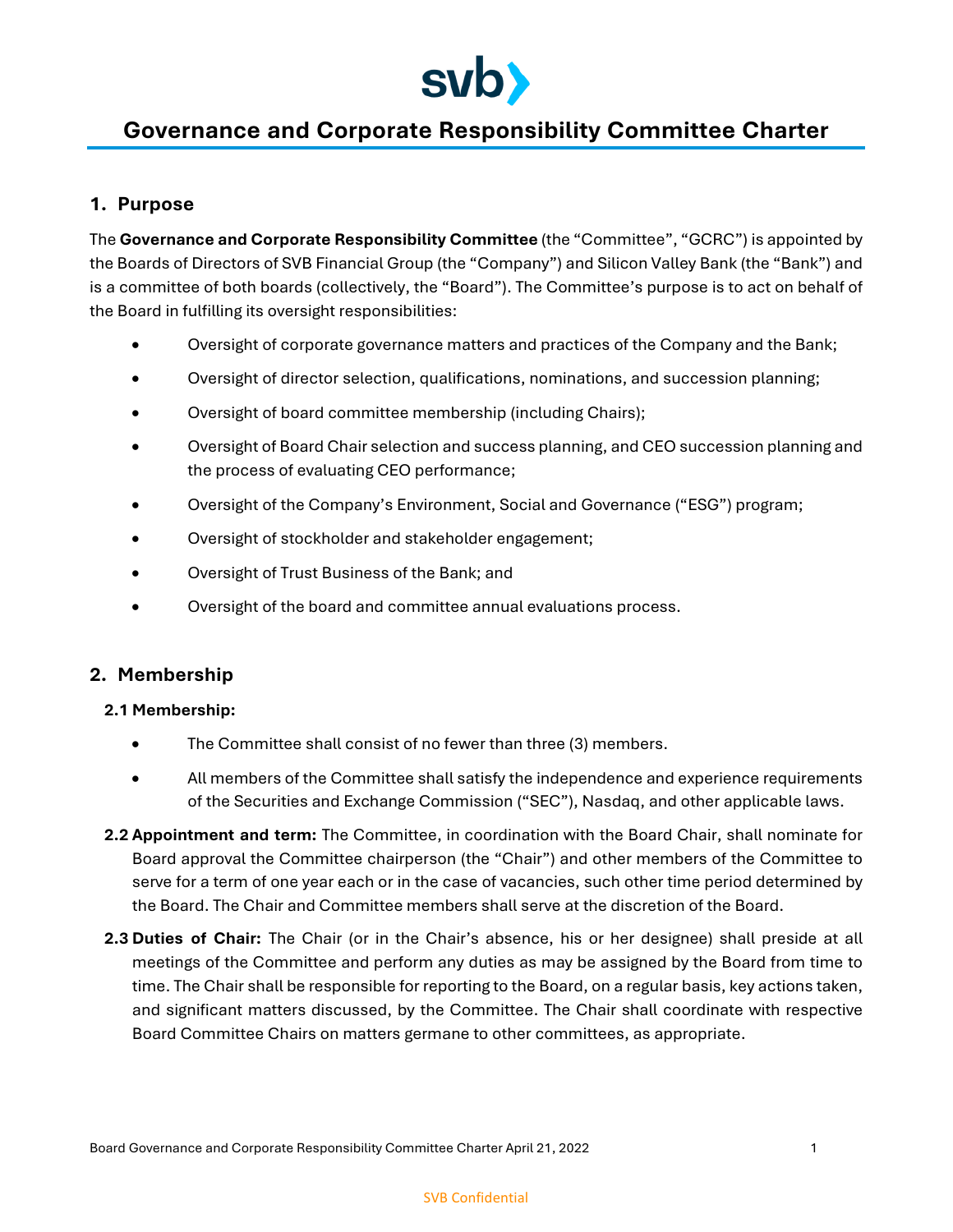## **3. Duties and responsibilities**

## **3.1 Government structure and policies**

- **Governance documents:** The Committee shall oversee the general corporate governance matters and practices of the Company and the Bank, including their respective certificate or articles of incorporation and bylaws, annual stockholder meeting matters (including review of any stockholder proposals), and other internal policies as the Committee deems appropriate.
- **Corporate Governance Guidelines:** The Committee shall oversee the Company's Corporate Governance Guidelines. The Committee shall develop and recommend to the Board, a periodic review process of the Guidelines to assess and validate the accountability and effectiveness of the Company's Board, taking into account changes in relevant laws and current trends in corporate governance practices. The Guidelines shall include appropriate director policies, such as majority vote standard, director education, and new director orientation.
- **Board composition:** The Committee shall review the overall size and composition of the Board, taking into consideration the skills, attributes, experience, tenure and background of each Board member in accordance with the Company's Corporate Governance Guidelines.

## **3.2 Director selection, qualifications, and succession planning**

- **Director nominations:** The Committee shall, as it deems appropriate, identify, and interview (and coordinate other Board members to interview) director candidates qualified to become Board members, as well as consider director nominations recommended by stockholders. The Committee shall, at least annually and in coordination with the Board Chair, recommend to the Company's Board the director nominees to be included in the proxy statement for the Company's annual meeting of stockholders, as well as recommend director nominees to fill vacancies as the need arises. The Committee's recommendations shall be subject to the Board's approval.
- **Director qualifications:** The Committee shall review and assess, on an annual basis, the independence and qualifications of the members of the Board in accordance with applicable listing, governance, and other regulatory requirements. With regard to existing Board members and potential director nominations, the Committee shall consider the director qualifications necessary for a well-rounded Board that reflects a balanced mix of skills, experience, backgrounds, and attributes applicable to the Company, including diverse perspectives and representation.
- **Director conflicts:** The Committee shall review any issues arising from potential conflicts of interests between any director and the Company.
- **Vacancies:** The Committee shall, as the need arises to fill vacancies, actively seek individuals qualified to become Board members for recommendation to the Board.
- **Other directorships:** The Committee shall review the number of other for-profit public or non-public company boards on which a director may serve to confirm that each director is able to devote sufficient time to performing his or her duties as a director of the Company.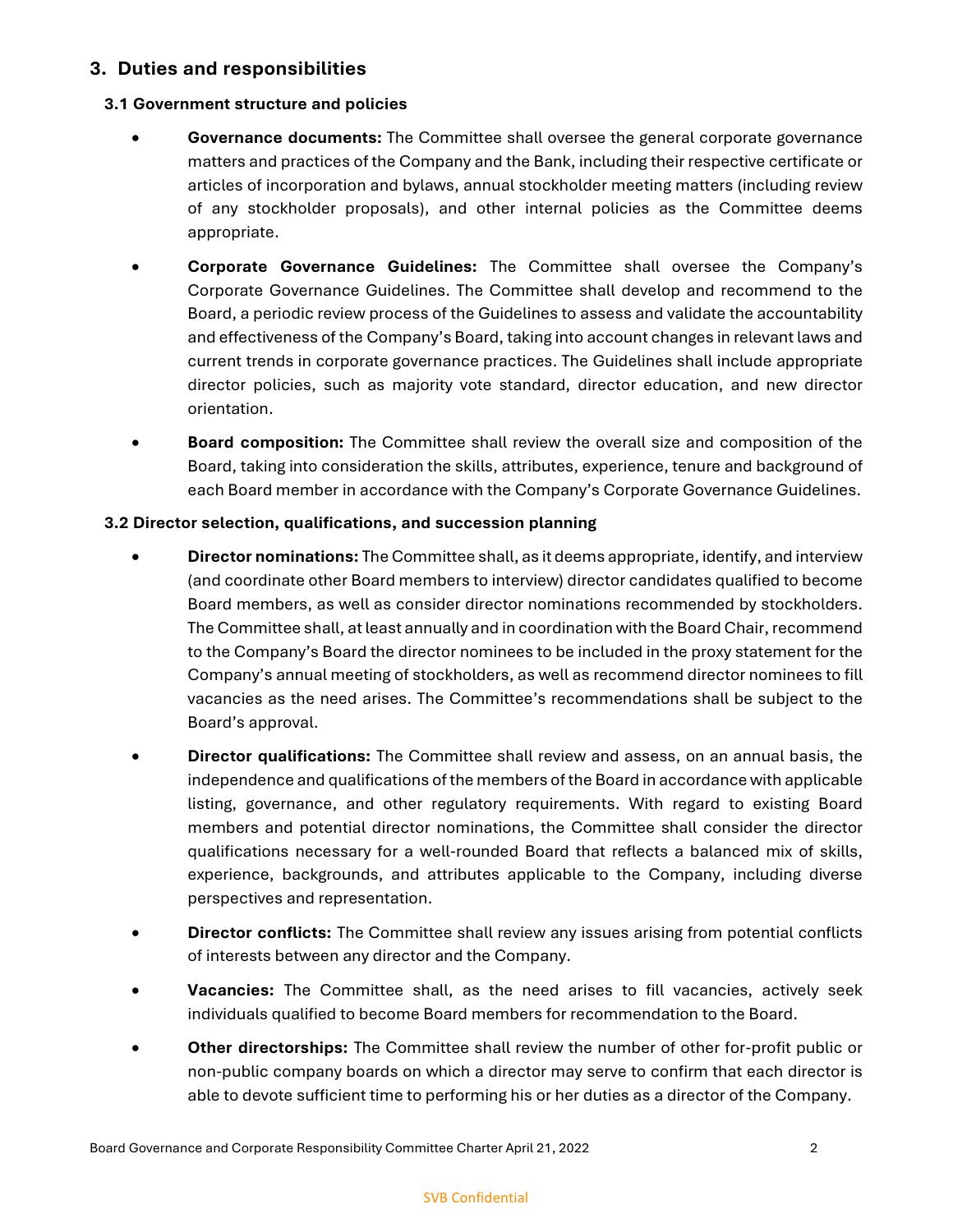**Director succession planning:** The Committee shall plan for director succession based on Board or committee needs, given the Company's long-term strategy and the evolving business environment.

## **3.3 Board committee membership**

- **Structure:** The Committee shall be responsible for the appropriate allocation of duties and responsibilities amongst Board committees, as delegated by the Board of Directors. The Committee may review and recommend any changes to the charters of the committees as it deems necessary.
- **Membership:** The Committee shall, in coordination with the Board Chair, be responsible for nominating to the Board for approval the membership of the Board's Committees, including the committee chairperson positions.

## **3.4 Board and company leadership**

- **Chair selection and succession planning:** The Committee shall nominate the Chair of the Company Board and the Bank Board (as such positions are deemed necessary by the Committee). The Committee's nominations shall be subject to the approval of the Board. The Committee shall, in support of, and under the direction of the Board, oversee the succession planning process for the positions of the Board Chair.
- **CEO succession planning:** The Committee shall oversee the development and oversight of a succession plan for the position of Chief Executive Officer ("CEO"), including that there is appropriate emergency CEO succession planning and CEO continuity succession planning in the event of the unexpected death, incapacity, or resignation of the CEO.
- **CEO performance evaluation:** The Committee shall develop the annual process for reviewing and evaluating the performance of the Chief Executive Officer ("CEO") of the Company and the Bank. The Chair of the Committee, in coordination with the Board Chair and the Chair of the CHCC, shall jointly lead the Board to annually evaluate the CEO's performance in light of the goals and objectives and such other factors approved by the Committee or the CHCC. Based on the Board's assessment, the CEO's performance evaluation shall be finalized, and communicated to the CEO, by the Board Chair.

#### **3.5 Environmental, social and governance (ESG)**

- **Strategy and program:** The Committee shall review the Company's ESG strategy, including the Company's policies and programs related to environmental sustainability, climate change, and community investment, and receive updates from management on significant ESG and sustainability activities. The Committee will have oversight responsibility for the Company's external diversity, equity and inclusion ("DEI") initiatives, while the internal DEI initiatives will be under the oversight of CHCC.
- **Philanthropic strategy:** The Committee shall review, at least annually, and receive reports on the Company's strategic philanthropy, employee giving, and community involvement, and provide oversight with respect to the Company's related policies, programs, and strategy.
- **Advocacy activities:** The Committee shall review, at least annually, the Company's public policy and advocacy activities, including political contributions made by the Company and the Company's lobbying activities.

Board Governance and Corporate Responsibility Committee Charter April 21, 2022 3

#### SVB Confidential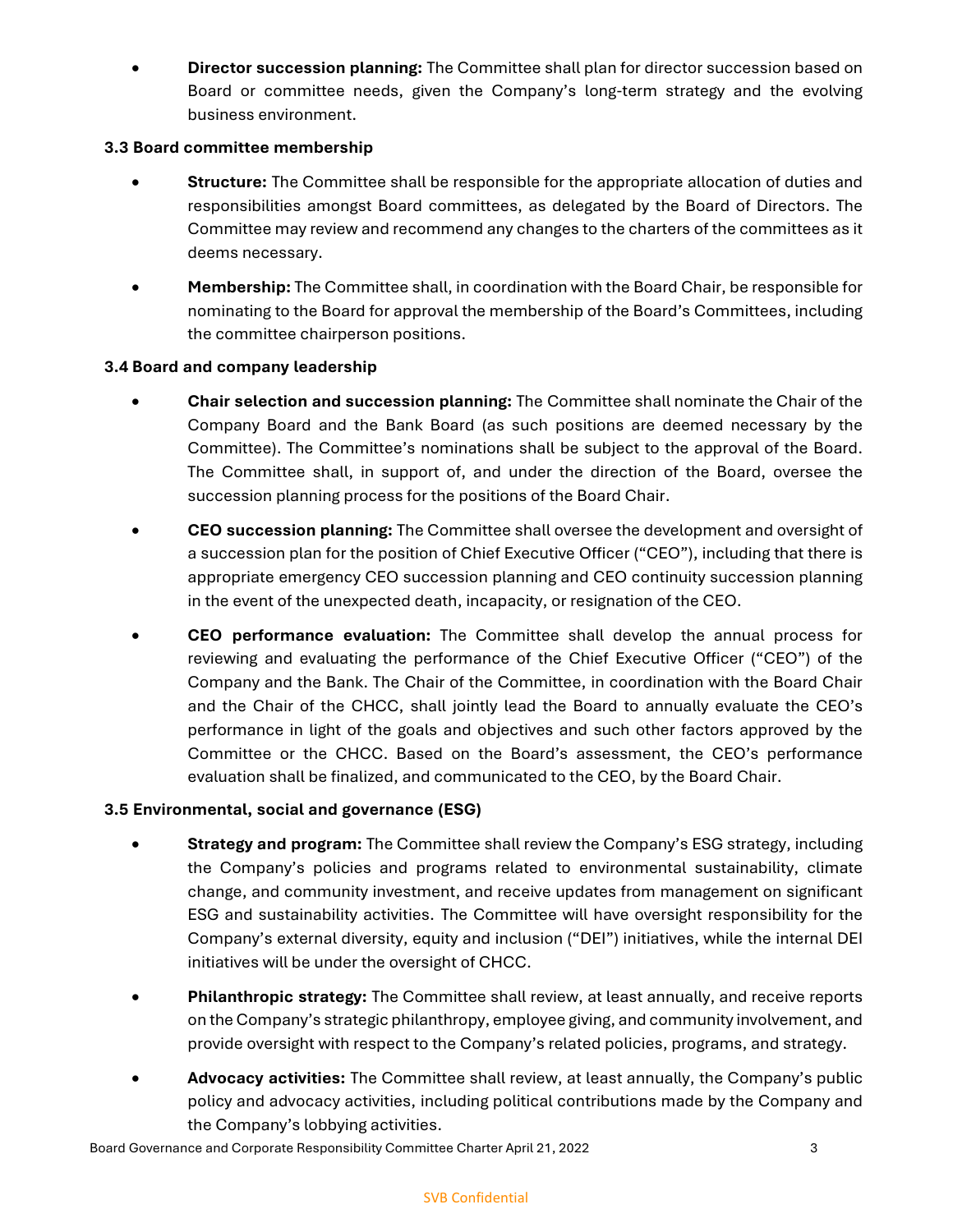**Supply chain diversity:** The Committee shall review, at least annually, reports on management's efforts to include diversity considerations into the Company's procurement and supply chain activities.

## **3.6 Stockholder and stakeholder engagement**

- **Stockholder proposals:** The Committee shall review and make recommendations to the Board on management's proposed responses to stockholder proposals and consider other stockholder activism issues.
- **Stakeholder engagement:** The Committee shall oversee management's relationships with major external stakeholders (including the Company's stockholder engagement process) and consider issues raised by them, as it deems appropriate.

## **3.7 Trust business**

 **Oversight of Trust business:** The Committee shall provide oversight for the Bank's trust business, which shall include the review of material issues or other matters escalated by management or any management committee responsible for the Bank's trust services.

#### **3.8 Evaluations**

- **Annual evaluation of board performance:** The Committee shall, in coordination with the Board Chair, develop and implement a process for reviewing and evaluating the Board's performance and effectiveness. The Board may be evaluated annually as a whole and as the Committee determines, on an individual director basis. The evaluation process may involve outside consultants or advisers, and may include, among other items, a review of how the following items impact Board and individual director effectiveness; size of the Board; frequency of meetings; quality and timing of information provided to the Board before Board meetings; communication among directors; education of directors; skills and qualifications of directors; independence of directors; and Board strategic sessions. The Committee shall, in coordination with the Board Chair, be responsible for evaluating the Board, at least an annual basis, and that the results of such evaluation are discussed with the full Board and as necessary, on an individual basis.
- **Annual evaluation of committee performance:** The Committee shall develop and implement a process for reviewing and evaluating the performance and effectiveness of the Board's committees. The Committee shall be responsible for validating that the committees are evaluating on at least an annual basis, and that the results of the committee evaluations are reviewed by the Committee and the Board, as well as each respective committee.

#### **3.9 Risk management and remediation**

**Issue remediation:** The Committee shall review significant risk management reports and findings of management (as supplemented by the Control validation program overseen by the Chief Controls Officer), internal audit and regulators, related to corporate governance and ESG, including management's remediation plans and progress against such plans.

#### **3.10 Other delegated responsibilities**

 **Additional matters:** The Committee shall carry out such other duties that may be delegated to it by the Board from time to time.

Board Governance and Corporate Responsibility Committee Charter April 21, 2022 4

#### SVB Confidential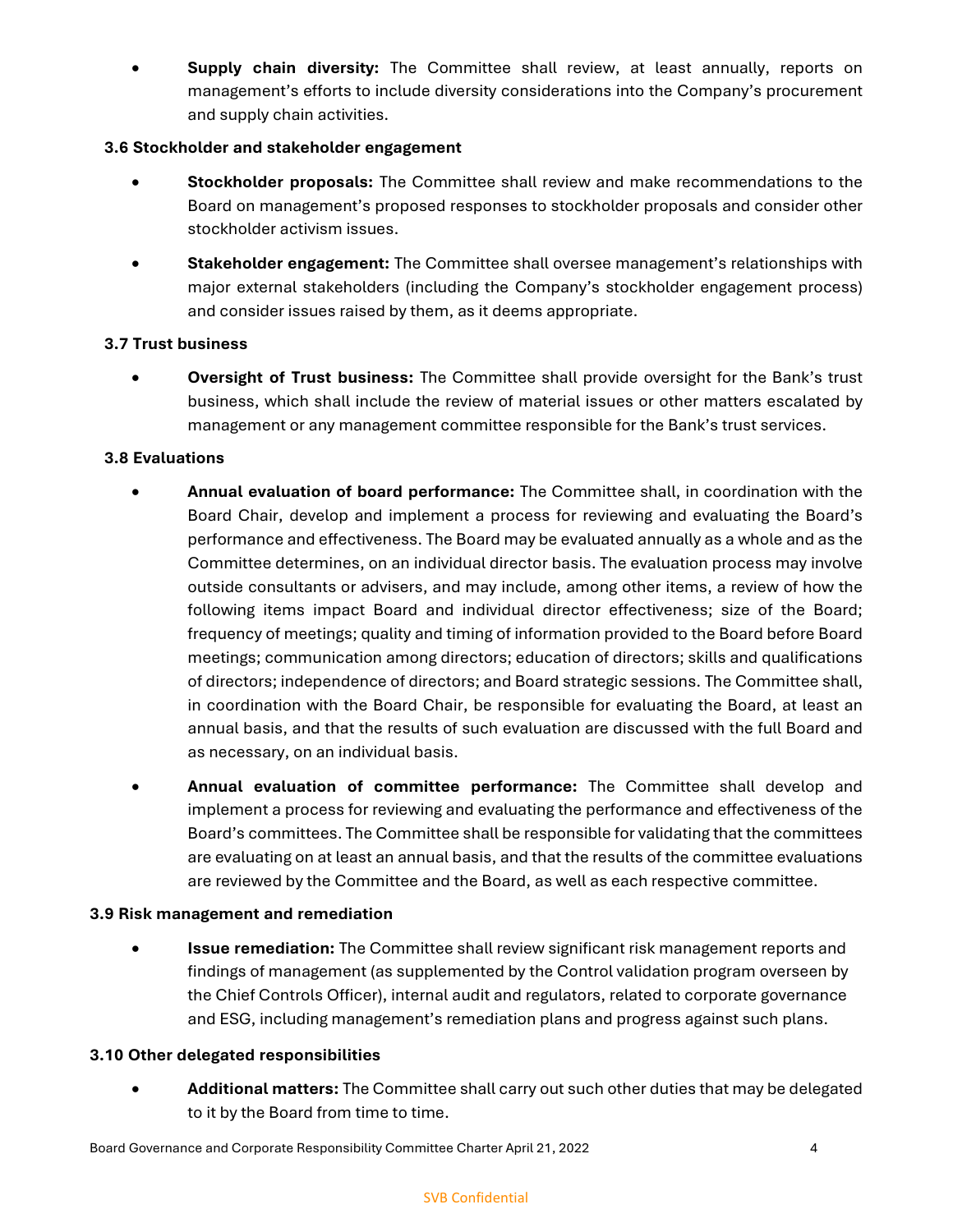# **4. Meetings**

# **4.1 Meetings:**

- Meetings of the Committee shall be held at least quarterly at the time and place as the Board or Committee determines. Meetings may be held in-person or by telephone or video conferencing.
- A meeting of the Committee may be called by the Chair or any two members of the Committee.
- Agendas for meetings shall be set under the direction of the Chair.
- All determinations of the Committee shall be made by a majority of its members present at a duly convened meeting. In lieu of a meeting, the Committee may act by unanimous written consent.
- **4.2 Attendance:** The Committee may invite any director, officer or employee, any outside consultant or adviser, or other guest to attend any meeting of the Committee or to meet with any members of the Committee at any time.
- **4.3 Executive sessions:** The agenda for each Committee meeting will provide time during which the Committee can meet separately in executive session with management, outside consultant or adviser, or other guest, and as a Committee to discuss any matters, as needed.
- **4.4 Procedures:** The Committee has the authority to establish its own rules and procedures for notice and conduct of its meetings so long as they are consistent with any provisions of the Company's or the Bank's bylaws that are applicable to the Committee.

# **5. Access to records, resources, and advisors**

- **5.1 Minutes:** The secretary of the Committee (or any designee of the Chair) shall maintain minutes and other relevant records of the meetings and activities of the Committee. The minutes shall be available for review by the Board and any regulatory agency having jurisdiction over the affairs of the Company or the Bank. At any time where the secretary is not present, the Chair shall act as secretary or designate an acting secretary of the Committee for the purpose of recording the minutes of actions taken at the meeting or executive session thereof.
- **5.2 Dependence on information:** In carrying out its oversight responsibilities, each Committee member shall be entitled to rely on the integrity and expertise of those persons providing information to the Committee and on the accuracy and completeness of such information, absent actual knowledge of inaccuracy.
- **5.3 Resources and advisors:** The Board and management shall provide the Committee with adequate resources and authority to discharge its responsibilities. The Company shall provide for appropriate funding for the payment of any expenses of the Committee that are necessary or appropriate in carrying out its duties, including, as determined by the Committee, expenses (including compensation) relating to any external consultants or advisers retained by the Committee. The Committee is authorized to obtain advice and assistance from internal or external legal, accounting, or other advisors at the Company's expense without the prior approval of the Board or management.